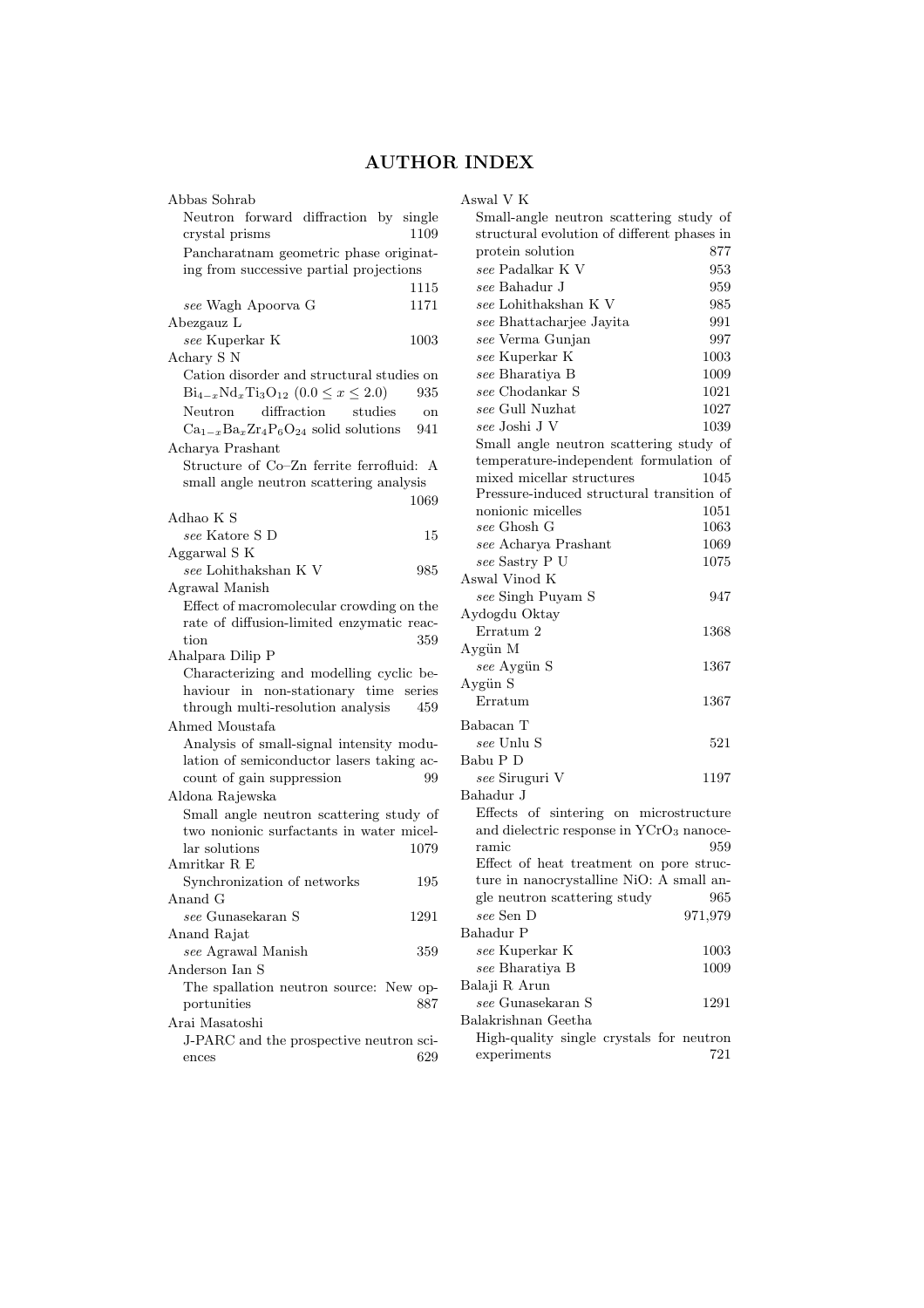| Balakrishnan V R                                                               |      |
|--------------------------------------------------------------------------------|------|
| see Lohani Jaya                                                                | 579  |
| <b>Baldovin Fulvio</b>                                                         |      |
| see Stella Attilio L                                                           | 341  |
| Bapna Suresh Chand                                                             |      |
| see Choyal Yaduvendra                                                          | 1301 |
| Barah Pankaj                                                                   |      |
| Analysis of protein folds using protein                                        |      |
| contact networks                                                               | 369  |
| Basu A                                                                         |      |
| see Pathak N P                                                                 | 65   |
| Basu P K                                                                       |      |
| see Lohani Jaya                                                                | 579  |
| Basu Saibal                                                                    |      |
| Specular neutron reflectivity and beyond                                       |      |
|                                                                                | 777  |
| see Singh Surendra<br>1091,1097,1103                                           |      |
| Bedekar V                                                                      |      |
| see Bahadur J                                                                  | 959  |
| Bedekar Vinila                                                                 |      |
| see Patra A K                                                                  | 1057 |
| Belushkin A V                                                                  |      |
| Modern trends in the development of po-                                        |      |
| sition sensitive neutron detectors for con-<br>densed matter research          |      |
| Bera A K                                                                       | 639  |
| Structural and magnetic properties of                                          |      |
| the layered compound Ca <sub>2.375</sub> La <sub>0.125</sub> Sr <sub>0.5</sub> |      |
| $\text{GaMn}_2\text{O}_8$                                                      | 917  |
| Berthier Tanguy                                                                |      |
| see Schober Helmut                                                             | 898  |
| Bhagat V                                                                       |      |
| see Sahoo A                                                                    | 133  |
| Bharatiya B                                                                    |      |
| Small angle neutron scattering study on                                        |      |
| the aggregation behaviour of PEO-PPO-                                          |      |
| PEO copolymers in the presence of a hy-                                        |      |
| drophobic diol                                                                 | 1009 |
| <b>Bhatt</b> P                                                                 |      |
| see Singh Surendra                                                             | 1091 |
| Bhattacharjee D                                                                |      |
| see Dey D                                                                      | 379  |
| Bhattacharjee Jayanta                                                          |      |
| see Saha Arnab                                                                 | 413  |
| Bhattacharjee Jayita                                                           |      |
| Small angle neutron scattering study of                                        |      |
| doxorubicin-surfactant complexes encap-                                        |      |
| sulated in block copolymer micelles                                            | 991  |
| Bhattacharjee Ramendu                                                          |      |
| see Choudhury Joydeep                                                          | 439  |
| Bhattacharya R                                                                 |      |
| Growth of CdS nanoparticles by chemical                                        |      |
| method and its characterization                                                | 187  |

| Bhattacharyya Pratip                                                            |      |
|---------------------------------------------------------------------------------|------|
| see Chakrabarti Bikas K                                                         | 203  |
| Bhattacharyya S                                                                 |      |
| see Rachna S                                                                    | 599  |
| Biehl R                                                                         |      |
| see Richter D                                                                   | 729  |
| Bieńkowski Adam                                                                 |      |
| see Szewczyk Roman                                                              | 591  |
| Biswas B                                                                        |      |
| Design, construction and characteriza-                                          |      |
| tion of the compact ultrafast terahertz                                         |      |
| free-electron laser undulator                                                   | 1321 |
| Biswas Ranjit                                                                   |      |
| see Kar Susmita                                                                 | 211  |
| Blackburn Elizabeth                                                             |      |
| Neutron scattering study of the excita-                                         |      |
| tion spectrum of solid helium at ultra-low<br>temperatures                      | 673  |
| Bora Dhiraj                                                                     |      |
| see Paul Manash Kumar                                                           | 117  |
| Bose Prevoshi P                                                                 |      |
| Inelastic neutron scattering and lattice                                        |      |
| dynamics of $ZrO_2$ , $Y_2O_3$ and ThSiO <sub>4</sub>                           |      |
|                                                                                 | 1141 |
|                                                                                 |      |
| Braccini V                                                                      |      |
| see Kaushik S D                                                                 | 1335 |
| <b>Broholm Collin</b>                                                           |      |
| see Blackburn Elizabeth                                                         | 673  |
|                                                                                 |      |
| Brown Craig M                                                                   |      |
| Neutron powder diffraction of metal-<br>organic frameworks for hydrogen storage |      |
|                                                                                 | 755  |
| Brückel Th                                                                      |      |
| A deeper look into magnetic nanostruc-                                          |      |
| tures using advanced scattering methods                                         |      |
|                                                                                 | 895  |
| Butler P D                                                                      |      |
| $see$ Hamilton W ${\bf A}$                                                      | 904  |
| Cakmak N                                                                        |      |
| <i>see</i> Unlu S                                                               | 521  |
| Carlile C J                                                                     |      |
| Towards the construction of the Euro-                                           |      |
| pean spallation source - The Scandina-                                          |      |
| vian experience                                                                 | 890  |
| Carlsson P                                                                      |      |
| see Carlile C J                                                                 | 890  |
| Ceretti Monica                                                                  |      |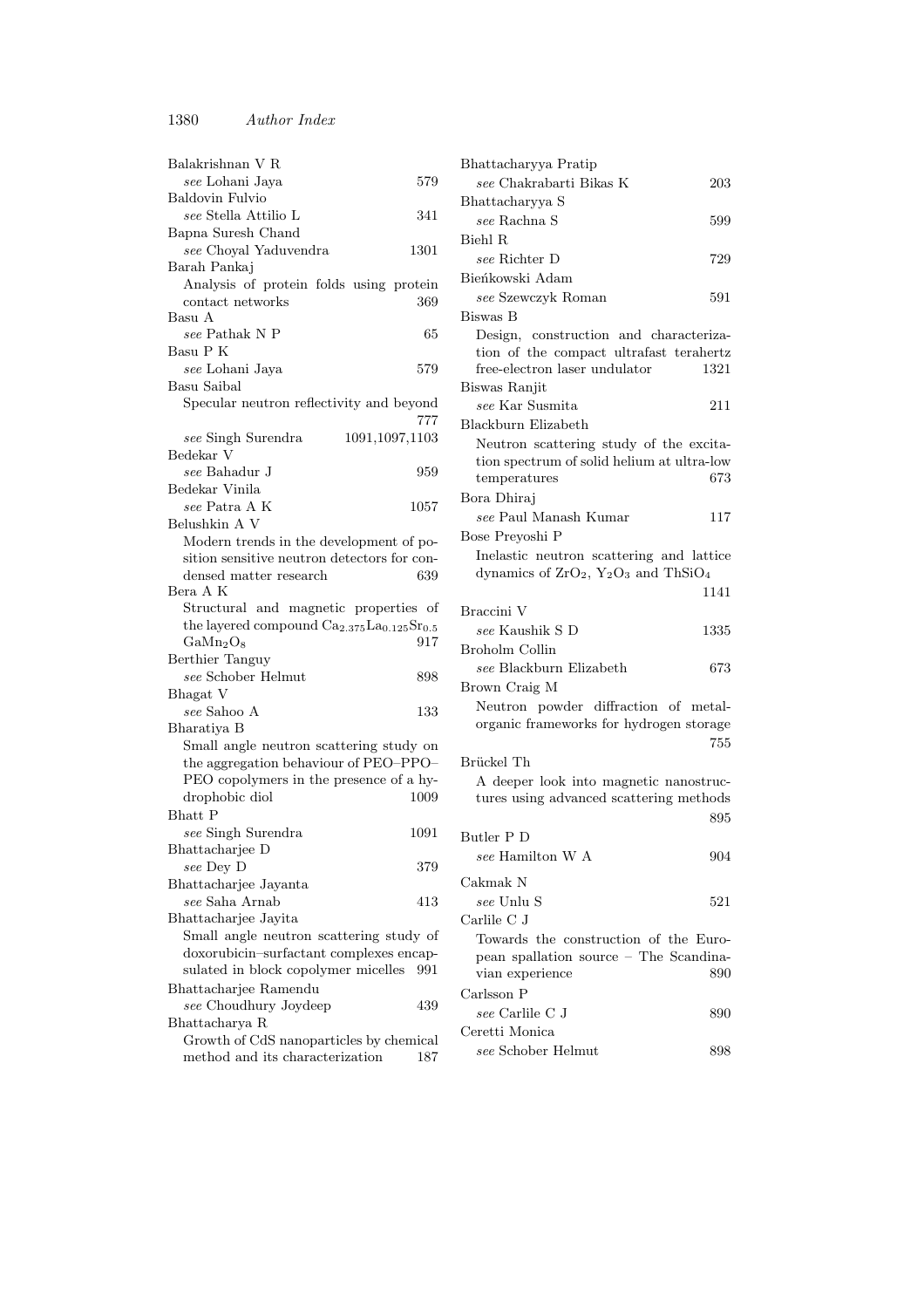| Chakrabarti Bikas K                                                           |
|-------------------------------------------------------------------------------|
| Two-fractal overlap time series: Earth-                                       |
| quakes and market crashes<br>203                                              |
| Chakrabarti J                                                                 |
| see Kar Susmita<br>211                                                        |
| Chakraborti A                                                                 |
| Gamma-distribution and wealth inequal-                                        |
| 233<br>ity                                                                    |
| Chakravarty Sagar                                                             |
| see Saha Arnab<br>413                                                         |
| Chandra S                                                                     |
| Anomalous absorption in $H_2CN$<br>and                                        |
| $CH2CN$ molecules<br>23                                                       |
| Chang Johan Juul                                                              |
| Microscopic neutron investigation of the                                      |
| Abrikosov state of high-temperature su-                                       |
| 679<br>perconductors                                                          |
| Chaplot S L                                                                   |
| see Choudhury Narayani<br>819                                                 |
| see Mishra S K<br>1129                                                        |
| see Goel Prabhatasree<br>1135                                                 |
| see Bose Preyoshi P<br>1141                                                   |
| see Sharma V K<br>1165                                                        |
| Chatterjee Arnab                                                              |
| see Chakrabarti Bikas K<br>203                                                |
| Chatterji Tapan                                                               |
| Neutron scattering investigation of mul-                                      |
| tiferroic YMnO <sub>3</sub><br>847                                            |
| Chaubey R                                                                     |
| see Singh T<br>447                                                            |
| Chen Aiyong                                                                   |
| <b>Bifurcation</b><br>methods<br>οf<br>dynami-                                |
|                                                                               |
|                                                                               |
| cal systems for generalized Kadomtsov-<br>Petviashvili-Benjamin-Bona-Mahony   |
| equation<br>57                                                                |
|                                                                               |
| Cheon Jongkyu<br>1189                                                         |
| see Moon Myungkook<br>Chitra R                                                |
| 905                                                                           |
| see Jayarama A<br>911                                                         |
| see Choudhury Rajul Ranjan<br>Chodankar S                                     |
| see Aswal V K<br>877                                                          |
|                                                                               |
| Small angle neutron scattering studies on                                     |
| protein denaturation induced by different<br>$\operatorname{methods}$<br>1021 |
| see Gull Nuzhat<br>1027                                                       |
| Choi Younghyun                                                                |
| see Moon Myungkook<br>1189                                                    |
| Choudhury Joydeep                                                             |
| Vibrational spectroscopy of SnBr <sub>4</sub><br>and                          |

| Choudhury N                                 |          |
|---------------------------------------------|----------|
| see Mishra S K                              | 1129     |
| see Bose Preyoshi P                         | 1141     |
| Choudhury Narayani                          |          |
| Inelastic neutron scattering and lattice    |          |
| dynamics of minerals                        | 819      |
| Choudhury R R                               |          |
| see Jayarama A                              | 905      |
| see Gautam Siddharth                        | 1159     |
| Choudhury Rajul Ranjan                      |          |
| Single crystal neutron diffraction study of |          |
| triglycine sulphate revisited               | 911      |
| Chouksey S                                  |          |
| see Biswas B                                | 1321     |
| Choyal Yaduvendra                           |          |
| Development of a 2 MW relativistic back-    |          |
| ward wave oscillator                        | 1301     |
| Clausen Kurt N                              |          |
| Fission, spallation or fusion-based neu-    |          |
| tron sources                                | 623      |
| Copley John                                 |          |
| see Blackburn Elizabeth                     | 673      |
| Cywinski R                                  |          |
| see Pickup R M                              | 901      |
|                                             |          |
| Danino D                                    |          |
| see Kuperkar K                              | $1003\,$ |
| Das Alaka                                   |          |
| Model for modulated and chaotic waves       |          |
| in zero-Prandtl-number rotating convec-     |          |
| tion                                        | 545      |
| Dasgupta K                                  |          |
| see Sen D                                   | 971      |
| Dash S                                      |          |
| see Kumar N                                 | 529      |
| Desai Rucha                                 |          |
| see Acharya Prashant                        | 1069     |
| Desai S S                                   |          |
| Performance studies on high pressure 1-D    |          |
| position sensitive neutron detectors 1183   |          |
| Desai Shraddha S                            |          |
| see Moon Myungkook                          | 1189     |
| Deshpande Prasad                            |          |
| see Choyal Yaduvendra                       | 1301     |
| Dey D                                       |          |
| Photophysical characterization of layer-    |          |
| by-layer self-assembled films of deoxyri-   |          |
| bonucelic acid                              | 379      |
| Dharmaprakash S M                           |          |
| see Jayarama A                              | 905      |
| Divakaran Uma                               |          |
| see Mukherjee Victor                        | 403      |
|                                             |          |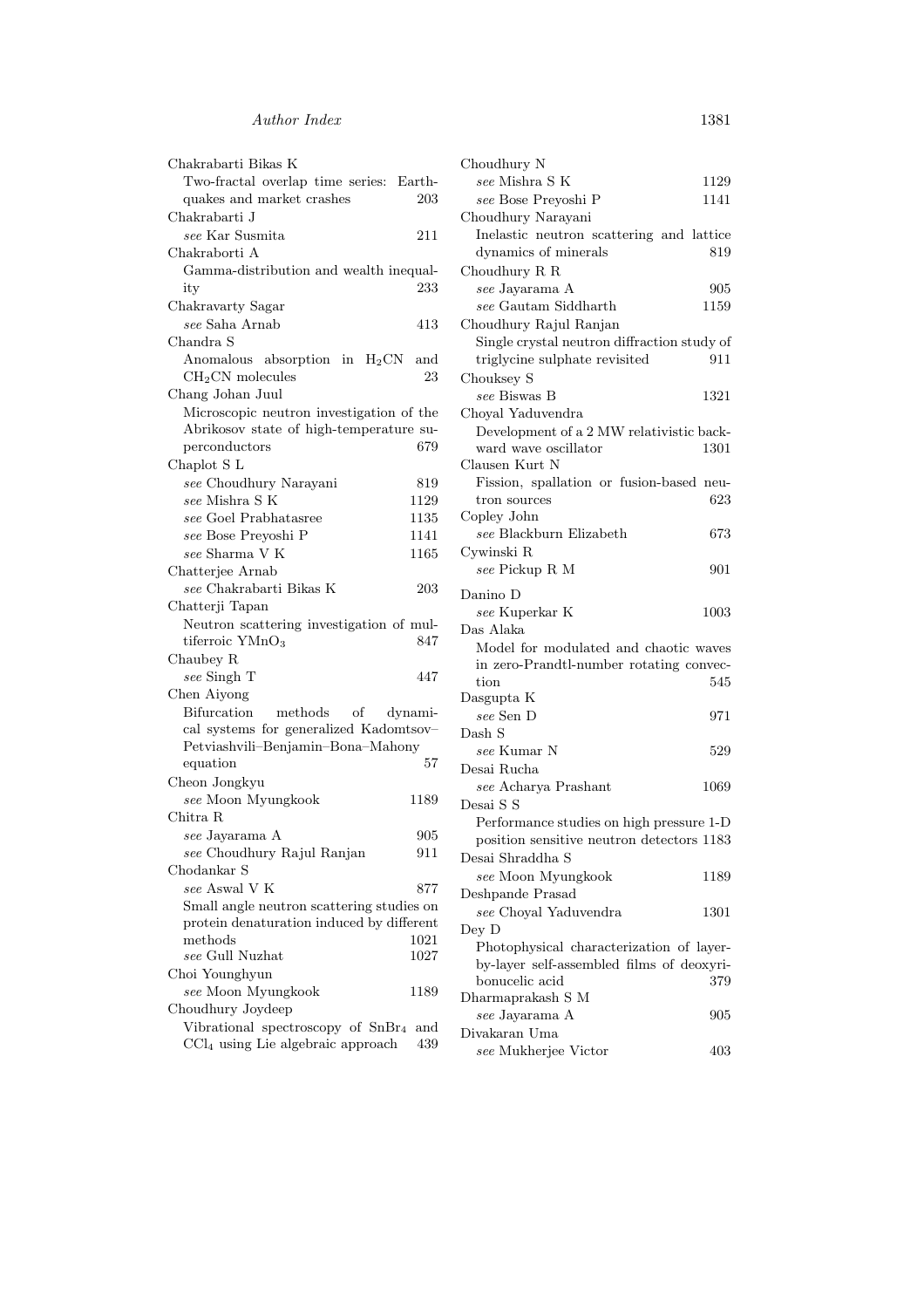1382 Author Index

| Dutta Amit<br>see Mukherjee Victor                            | 403  |
|---------------------------------------------------------------|------|
| Eibl Stefan                                                   |      |
| see Schober Helmut                                            | 898  |
| El-Lafi Ali<br>see Ahmed Moustafa                             |      |
| Erwin Ross                                                    | 99   |
| see Blackburn Elizabeth                                       | 673  |
| Fabréges Xavier                                               |      |
| see Petit Sylvain                                             | 869  |
| Falus P                                                       |      |
| see Pickup R M                                                | 901  |
| Farago B                                                      |      |
| see Pickup R M                                                | 901  |
| Feng Hui<br>see Peng Yan-ze                                   | 49   |
| Filoche M                                                     |      |
| Diffusion of gases into the lung:                             | How  |
| physics can help to understand physiol-                       |      |
| ogy                                                           | 245  |
| Fogedby Hans C                                                |      |
| Patterns in the Kardar-Parisi-Zhang                           |      |
| equation                                                      | 253  |
| Fouquet P<br>see Pickup R M                                   | 901  |
| Fujii Yasuhiko                                                |      |
| Basic to industrial research on neutron                       |      |
| platform in Japan                                             | 617  |
| Gaikar V G                                                    |      |
| see Padalkar K V                                              | 953  |
| Gangopadhyay Gautam                                           |      |
| see Nath Mihir Ranjan                                         | 77   |
| Ganguly Niloy                                                 |      |
| see Mitra Bivas                                               | 263  |
| Gautam S                                                      |      |
| Diffusion of propylene adsorbed in Na-Y                       |      |
| and Na-ZSM5 zeolites: Neutron scatter-                        |      |
| ing and FTIR studies                                          | 1153 |
| Gautam Siddharth<br>Molecular motion in restricted geometries |      |
|                                                               | 809  |
| Phase transitions in liquid crystal 6O.4                      |      |
| $(p-n-hexyloxybenzylidine-p'-n-butyl-$                        |      |
| aniline)                                                      | 1159 |
| see Sharma V K                                                | 1165 |
| Gavai Rajiv V                                                 |      |
| Lattice quantum chromodynamics equa-                          |      |
| tion of state: A better differential method                   | 487  |
| Ghose Sujoy                                                   |      |
| see Mitra Bivas                                               | 263  |

| Ghosh Biplab                                 |      |
|----------------------------------------------|------|
| polymerization-depolymerization              |      |
| model for generation of contractile force    |      |
| during bacterial cell division               | 307  |
| Ghosh G                                      |      |
| A small angle neutron scattering study on    |      |
| the mixtures of pluronic L121 and anionic    |      |
| surfactant AOT                               | 1063 |
| Ghosh S K                                    |      |
| see Singh Surendra                           | 1097 |
| Ghosh Surya Kanta                            |      |
| Statistical properties of curved polymer     |      |
|                                              | 385  |
| Giri D                                       |      |
| see Singh A R                                | 283  |
| Goel Prabhatasree                            |      |
| Lattice dynamics of strontium tungstate      |      |
|                                              | 1135 |
| Goodkind John                                |      |
| see Blackburn Elizabeth<br>Goswami Debabrata | 673  |
| see Samineni Prathyush                       | 1345 |
| Gour Atul                                    |      |
| Pressure-induced phase transition and        |      |
| stability of EuO and EuS with NaCl           |      |
| structure                                    | 181  |
| Goyal P S                                    |      |
| see Joshi J V                                | 1039 |
| see Siruguri V                               | 1197 |
| <b>Gull Nushat</b>                           |      |
| Small angle neutron scattering studies       |      |
| on the interaction of cationic surfactants   |      |
| with bovine serum albumin                    | 1027 |
| Gunasekaran S                                |      |
| Vibrational spectra and normal coordi-       |      |
| nate analysis on structure of chlorambucil   |      |
| and thioguanine                              | 1291 |
| Gupta A                                      |      |
| see Gupta Mukul                              | 1085 |
| Gupta Lalit                                  |      |
| see Choyal Yaduvendra                        | 1301 |
| Gupta M                                      |      |
| see Singh Surendra<br>see Siruguri V         | 1103 |
| Gupta Mukul                                  | 1197 |
| Fe and N diffusion in nitrogen-rich FeN      |      |
| measured using neutron reflectometry         |      |
|                                              | 1085 |
| see Gupta Rachana                            | 1123 |
| Gupta Rachana                                |      |
| Magnetization in permalloy thin films        |      |
|                                              | 1123 |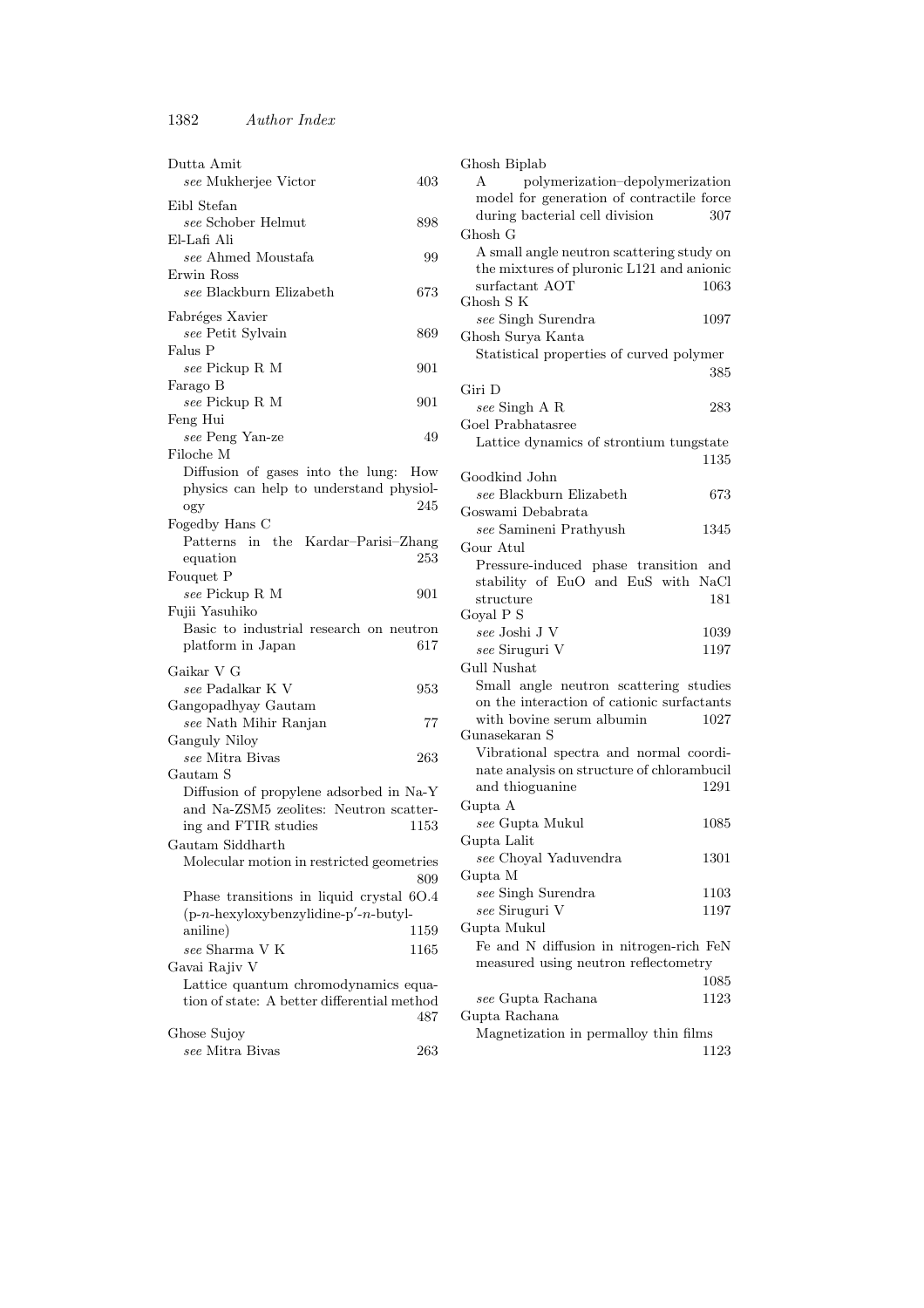| Gupta Sourendu                                     | $J_{\delta}$ |
|----------------------------------------------------|--------------|
| see Gavai Rajiv V<br>487                           |              |
| Gupta Surya M                                      |              |
| see Rachna S<br>599                                | Jέ           |
| Gutberlet T                                        |              |
| see Gupta Mukul<br>1085                            | Jέ           |
| Gutberlet Thomas                                   |              |
| see Gupta Rachana<br>1123                          | Jέ           |
|                                                    |              |
| Hamilton W A                                       |              |
| Constraint and flow: Poiseuille shear re-          |              |
| sponse of a surfactant sponge phase 904            |              |
| Hassan P A                                         | Jέ           |
| see Bhattacharjee Jayita<br>991                    |              |
| see Verma Gunjan<br>997                            | Jε           |
| see Kuperkar K<br>1003                             |              |
| Heid R                                             |              |
| see Pintschovius L<br>687                          |              |
| <b>Hennion</b> Martine                             | Je           |
| see Petit Sylvain<br>869                           |              |
| Hernandez Olivier                                  |              |
| see Schober Helmut<br>898                          |              |
| Hodges J P                                         | Jł           |
| Opportunities for <i>in-situ</i> diffraction stud- |              |
| ies of advanced materials under extreme            | Ji           |
| conditions at the US spallation neutron            |              |
| 897<br>source                                      | J            |
| Hoffmann B                                         |              |
| see Richter D<br>729                               | J            |
| Hradil K                                           |              |
| see Pintschovius L<br>687                          | J            |
| Hu Y X                                             |              |
| see Wei L H<br>167                                 |              |
| Hussain S A                                        |              |
| see Dey D<br>379                                   |              |
|                                                    |              |
| Iga F                                              | Jc           |
| see Mignot J-M<br>837                              |              |
| Ikram A                                            |              |
| see Putra E G R<br>1015                            |              |
| $\rm{Islam}$ M $\rm{N}$                            | Κ            |
| see Dey D<br>379                                   |              |
| Ivanov Alxander                                    | Κ            |
| see Petit Sylvain<br>869                           |              |
| Jain A                                             | Κ            |
| see Bera A K<br>917                                |              |
| Jain Anil                                          | Κ            |
| Neutron<br>diffraction study of<br>quasi-          |              |
| one-dimensional spin-chain compounds               |              |
| $Ca_3Co_{2-x}Fe_xO_6$<br>923                       |              |
| Jain Arun $\mathbf K$                              | Κ            |
| see Jain Sudhir R<br>1271                          |              |
|                                                    |              |

| Jain Kavita                                                                                                                                    |              |
|------------------------------------------------------------------------------------------------------------------------------------------------|--------------|
| Adaptation dynamics of the quasispecies<br>model                                                                                               | 275          |
| Jain Sudhir R<br>Electric dipolarizability of ${}^{7}$ Li                                                                                      | 1271         |
| Jamil M<br>see Jeon Y J                                                                                                                        | 559          |
| Jamil U<br>Regge behaviour of distribution functions<br>and evolution of gluon distribution func-<br>tion in next-to-leading order at low- $x$ |              |
|                                                                                                                                                | 509          |
| Jayakumar O D<br>see Achary S N                                                                                                                | 941          |
| Jayarama A                                                                                                                                     |              |
| Thiourea-doped ammonium dihydrogen                                                                                                             |              |
| phosphate: A single crystal neutron dif-<br>fraction investigation                                                                             | 905          |
| Jeon Y J                                                                                                                                       |              |
| A comparative simulation study on three<br>lattice systems for the phase separation                                                            |              |
| of polymer-dispersed liquid crystals 559                                                                                                       |              |
| Jha Prafulla K                                                                                                                                 |              |
| see Shinde Satyam                                                                                                                              | 1147         |
| Jia-Shi Tang                                                                                                                                   |              |
| see Xian-Lin Yang                                                                                                                              | 1231         |
| Joarder R N                                                                                                                                    |              |
| see Sahoo A                                                                                                                                    | 133          |
| John Manu P                                                                                                                                    |              |
| see Krishna Bindu M                                                                                                                            | 1259         |
| Johnson Mark                                                                                                                                   |              |
| see Schober Helmut                                                                                                                             | 898          |
| Intermolecular hydrogen bonds:                                                                                                                 | From         |
| temperature-driven proton transfer                                                                                                             | in           |
| molecular crystals to denaturation                                                                                                             | οf           |
| <b>DNA</b>                                                                                                                                     | 899          |
| Joshi J V                                                                                                                                      |              |
| Small angle neutron scattering study of                                                                                                        |              |
| mixed micelles of oppositely charged sur-                                                                                                      |              |
| $\operatorname{factants}$                                                                                                                      | 1039         |
| Kabir-Ud-Din                                                                                                                                   |              |
| see Gull Nuzhat                                                                                                                                | 1027         |
| Kailas S                                                                                                                                       |              |
| see Jain Sudhir R                                                                                                                              | 1271         |
| Kaler Eric W                                                                                                                                   |              |
| see Verma Gunjan                                                                                                                               | 997          |
| Kamble V S                                                                                                                                     |              |
| see Gautam S<br>$see$ Sharma V K                                                                                                               | 1153<br>1165 |
| Kar Susmita                                                                                                                                    |              |
| Solvent density mode instability in non-                                                                                                       |              |
| polar solutions                                                                                                                                | 211          |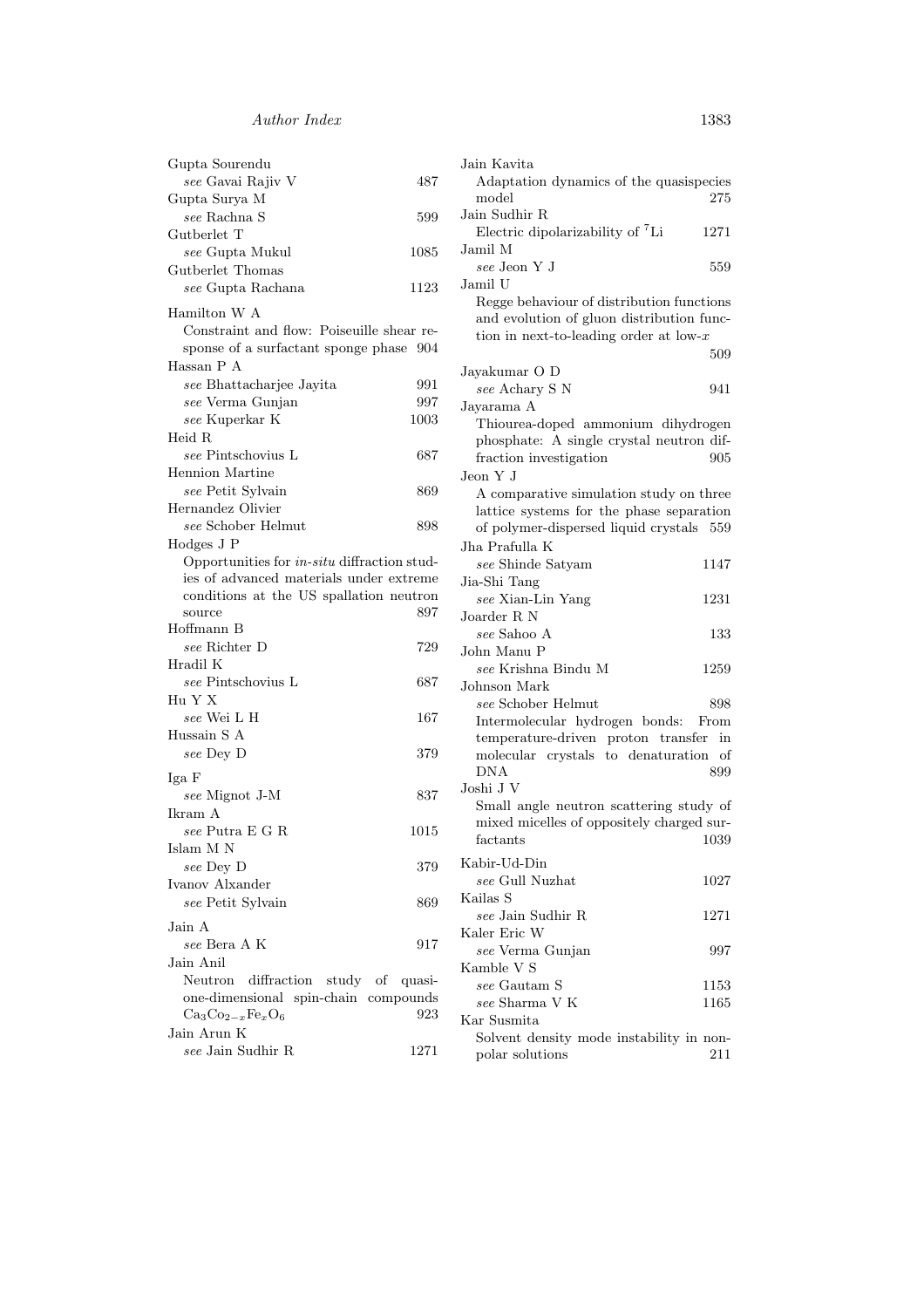| Karumuri Srinivasa Rao                                                                                             |          |
|--------------------------------------------------------------------------------------------------------------------|----------|
| see Choudhury Joydeep                                                                                              | 439      |
| Katore S D                                                                                                         |          |
| Bianchi Type-I cosmological mesonic stiff                                                                          |          |
| fluid models in Lyra's geometry                                                                                    | 15       |
| Kaushik S D                                                                                                        |          |
| Magnetic field dependence of vortex ac-                                                                            |          |
| tivation energy: A comparison between                                                                              |          |
| $MgB2$ , NbSe <sub>2</sub> and Bi <sub>2</sub> Sr <sub>2</sub> Ca <sub>2</sub> Cu <sub>3</sub> O <sub>10</sub> su- |          |
| perconductors                                                                                                      | 1335     |
| Kentzinger E                                                                                                       |          |
| see Brückel Th                                                                                                     |          |
|                                                                                                                    | 895      |
| Kim Harkrho                                                                                                        |          |
| see Moon Myungkook                                                                                                 | 1189     |
| Kohlbrecher J                                                                                                      |          |
| see Putra E G R                                                                                                    | 1015     |
| see Chodankar S                                                                                                    | 1021     |
| see Aswal V K                                                                                                      | 877,1051 |
| Konan K                                                                                                            |          |
| see Kouacou M A                                                                                                    | 157      |
| Koua A A                                                                                                           |          |
| see Kouacou M A                                                                                                    | 157      |
| Kouacou M A                                                                                                        |          |
| Onset of itinerant ferromagnetism asso-                                                                            |          |
| ciated with semiconductor-metal transi-                                                                            |          |
| tion in $Ti_xNb_{1-x}CoSn$ half Heusler solid                                                                      |          |
| solution compounds                                                                                                 | 157      |
| Koul D K                                                                                                           |          |
| $110^{\circ} \mathrm{C}$ thermoluminescence glow peak of                                                           |          |
| $quartz - A brief review$                                                                                          | 1209     |
| Koul S K                                                                                                           |          |
| see Pathak N P                                                                                                     | 65       |
| Kreyssig A                                                                                                         |          |
| see Pintschovius L                                                                                                 | 687      |
| Krishna Bindu M                                                                                                    |          |
| Performance characteristics of positive                                                                            |          |
| and negative delayed feedback on chaotic                                                                           |          |
| dynamics of directly modulated InGaAsP                                                                             |          |
| semiconductor lasers                                                                                               | 1259     |
| Krishna P S R                                                                                                      |          |
| $see$ A Sahoo                                                                                                      | 133      |
| see Sastry P U                                                                                                     | 929      |
| see Achary S N                                                                                                     | 935,941  |
| Krishnagopal S                                                                                                     |          |
| see Biswas B                                                                                                       | 1321     |
| Krishnan E V                                                                                                       |          |
| see Peng Yan-ze                                                                                                    | 49       |
| Kulshreshtha S K                                                                                                   |          |
|                                                                                                                    |          |
| see Achary S N                                                                                                     | 941      |
| see Verma Gunjan                                                                                                   | 997      |
| Kumar Anil                                                                                                         |          |
| see Saikia Banashree                                                                                               | 143      |

| Kumar Krishna                                                                      |      |
|------------------------------------------------------------------------------------|------|
| see Das Alaka                                                                      | 545  |
| Kumar N                                                                            |      |
| Thermal dynamics-based mechanism for                                               |      |
| intense laser-induced material surface va-                                         |      |
| porization                                                                         | 529  |
| Kumar S                                                                            |      |
| see Singh A R                                                                      | 283  |
| Kumar Santosh                                                                      |      |
| Effect of solar features and interplanetary                                        |      |
| parameters on geomagnetosphere during                                              |      |
| solar cycle-23                                                                     | 1345 |
| Kumar Upender                                                                      |      |
| see Lohani Jaya                                                                    | 579  |
| Kumar V                                                                            |      |
| see Biswas B                                                                       | 1321 |
| Kumaresan S                                                                        |      |
| see Gunasekaran S                                                                  | 1291 |
| Kuperkar K                                                                         |      |
| Structural investigation of viscoelastic<br>micellar water/ $CTAB/NaNO3$ solutions |      |
|                                                                                    | 1003 |
|                                                                                    |      |
| Lal Jyotsana                                                                       |      |
| Structure of polymer chains under con-                                             |      |
| finement                                                                           | 900  |
| Lambert Carlo                                                                      |      |
| see Schober Helmut                                                                 | 898  |
| Lee Changhee<br>see Moon Myungkook                                                 | 1189 |
| Lee Hyo-Dong                                                                       |      |
| see Jeon Y J                                                                       | 559  |
|                                                                                    |      |
| Lehmann Eberhard H                                                                 |      |
| Recent improvements in the methodology                                             |      |
| of neutron imaging                                                                 | 653  |
| Liu Yun                                                                            |      |
| see Brown Craig M                                                                  | 755  |
| Lohani Jaya                                                                        |      |
| Electrical characteristics of top contact                                          |      |
| pentacene organic thin film transistors<br>with $SiO2$ and poly(methyl methacry-   |      |
| late) as gate dielectrics                                                          | 579  |
| Lohithakshan K V                                                                   |      |
| Small angle neutron scattering study                                               |      |
| of U(VI) third phase formation in                                                  |      |
| $HNO3/DHDECMP–n-dodecane system$                                                   |      |
|                                                                                    | 985  |
|                                                                                    |      |
| Ma Zhongjun                                                                        |      |
| see Chen Aiyong<br>Mahata T                                                        | 57   |
| see Sen D                                                                          | 979  |
|                                                                                    |      |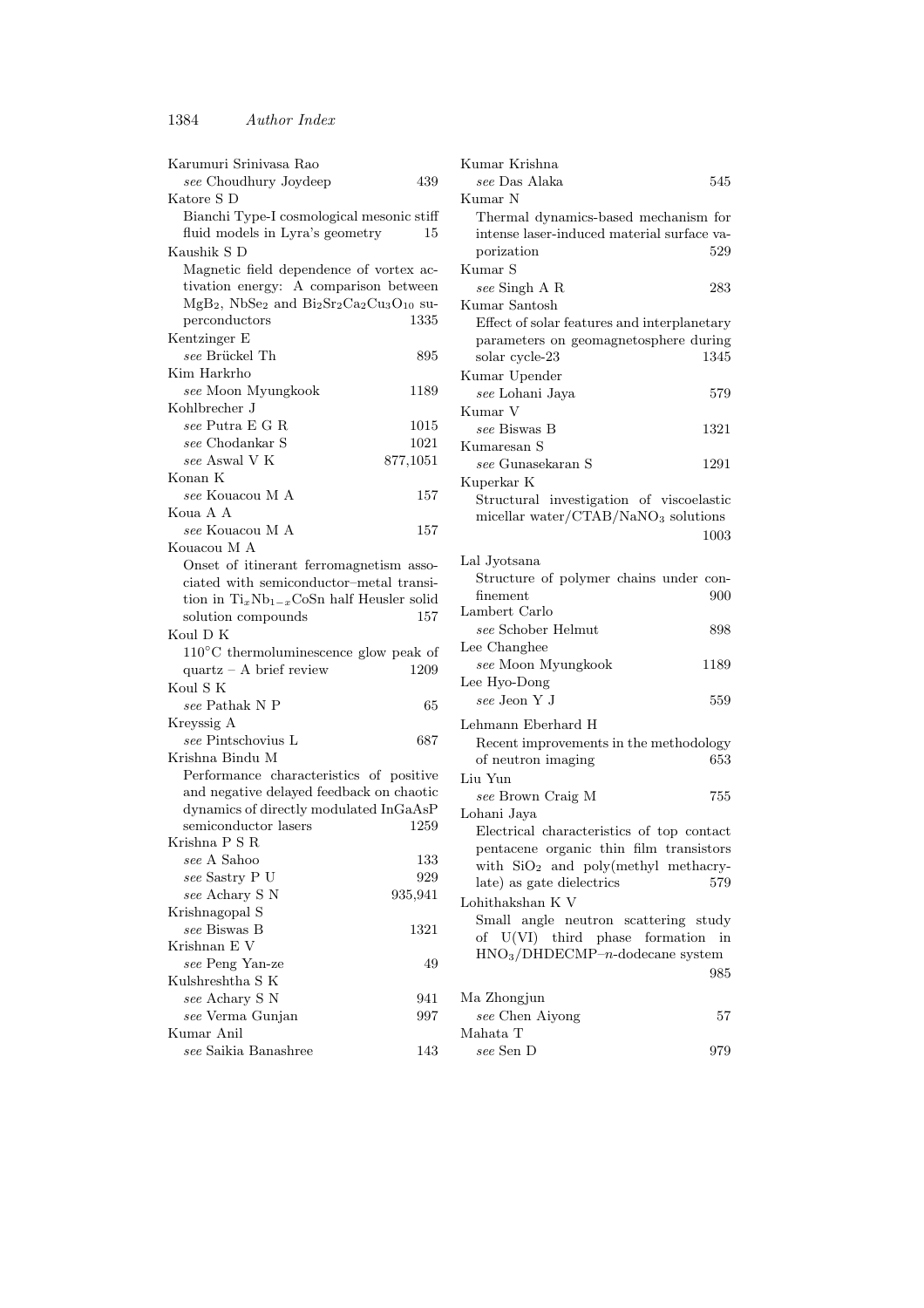| Mahato Mangal C                                                     |          |
|---------------------------------------------------------------------|----------|
| see Reenbohn W L                                                    | 297      |
| Maheshwari Krishna Prasad                                           |          |
| see Choyal Yaduvendra                                               | 1301     |
| Manna S S                                                           |          |
| see Nandi A K                                                       | 391      |
| Manohar C                                                           |          |
| see Verma Gunjan                                                    | 997      |
| Manu John P                                                         |          |
| see Krishna Bindhu M                                                | 1259     |
| Mattauch S                                                          |          |
| see Brückel Th                                                      | 895      |
| Mazumder S                                                          |          |
| Dynamical scaling laws $-$ A few unan-                              |          |
| swered questions                                                    | 892      |
| see Bahadur J                                                       | 959,965  |
| see Sen D                                                           | 971,979  |
| Merkel R                                                            |          |
| see Richter D                                                       | 729      |
| Mesot Joel                                                          |          |
| see Chang Johan Juul                                                | 679      |
| Mignot J-M                                                          |          |
| Neutron diffraction study of multipole or-                          |          |
| der in light rare-earth hexaborides                                 | - 837    |
| Mishra S K                                                          |          |
| Inelastic neutron scattering and lattice                            |          |
| dynamics of $\text{NaNbO}_3$ and $\text{Sr}_{0.70}\text{Ca}_{0.30}$ |          |
| TiO <sub>3</sub>                                                    | 1129     |
| Mitra Bivas                                                         |          |
| Stability analysis of peer-to-peer net-                             |          |
| works against churn                                                 | 263      |
| Mitra S                                                             |          |
| see Gautam S                                                        | 1153     |
| see Gautam Siddharth                                                | 809,1159 |
| Mittal K C                                                          |          |
| see Roy Amitava                                                     | 1279     |
| Mittal Kailash Chander                                              |          |
| see Choyal Yaduvendra                                               | 1301     |
| Mittal R                                                            |          |
| Negative thermal expansion in framework                             |          |
| compounds                                                           | 829      |
| see Mishra S K                                                      | 1129     |
| see Goel Prabhatasree                                               | 1135     |
| see Bose Preyoshi P                                                 | 1141     |
| Mondal J                                                            |          |
| see Roy Amitava                                                     | 1279     |
| Monkenbusch M                                                       |          |
| see Richter D                                                       |          |
|                                                                     | 729      |
| Moon Myungkook                                                      |          |
| Neutron detectors for scattering experi-                            |          |
| ments at HANARAO                                                    | 1189     |

| Mortensen Kell                                         |
|--------------------------------------------------------|
| Stability of ordered phases in block                   |
| copolymer melts and solutions<br>903                   |
| Moussa Fernande                                        |
| see Petit Sylvain                                      |
| 869                                                    |
| Mukherjee G                                            |
| see Nandi A K<br>391                                   |
| Mukherjee Srirupa T                                    |
| see Patra A K<br>1057                                  |
| Mukherjee Swagato                                      |
| see Gavai Rajiv V<br>487                               |
| Mukherjee Victor                                       |
| Quenching dynamics of a quantum $XY$                   |
| spin- $1/2$ chain in the presence of trans-            |
| verse field by the application of a gener-             |
| alized Landau-Zener formula<br>403                     |
| Mukhopadhyay R                                         |
| <i>see</i> Gautam S<br>1153                            |
| see Gautam Siddharth<br>809,1159                       |
| $see$ Sharma $V$ K<br>1165                             |
| Murani A P                                             |
|                                                        |
| Neutron scattering from $\alpha$ -Ce at epither-       |
| mal neutron energies<br>859                            |
| Nandakumaran V M                                       |
| see Krishna Bindhu M<br>1259                           |
| Nandi A K                                              |
| Correlations and clustering in a scale-free            |
| network in Euclidean space<br>391                      |
| Nassif Cláudio                                         |
|                                                        |
| Deformed special relativity with an in-                |
| variant minimum speed and its cosmolog-                |
| ical implications<br>1                                 |
| Nath Mihir Ranjan                                      |
| Dynamical symmetry breaking<br>οf                      |
| lambda- and vee-type three-level systems               |
| on quantization of the field modes<br>77               |
| Neumann Dan A                                          |
| Brown Craig M<br>755                                   |
| Noël J J                                               |
| see Tun Z<br>769                                       |
|                                                        |
| Omolo Joseph Akeyo                                     |
| Revisiting non-degenerate parametric                   |
| 1311<br>down-conversion                                |
| Osborn Raymond                                         |
| see Rosenkranz Stephan<br>705                          |
| Padalakshmi M                                          |
| Effect of adding Ar gas on the pulse                   |
| height distribution of BF <sub>3</sub> -filled neutron |
| detectors<br>1177                                      |
|                                                        |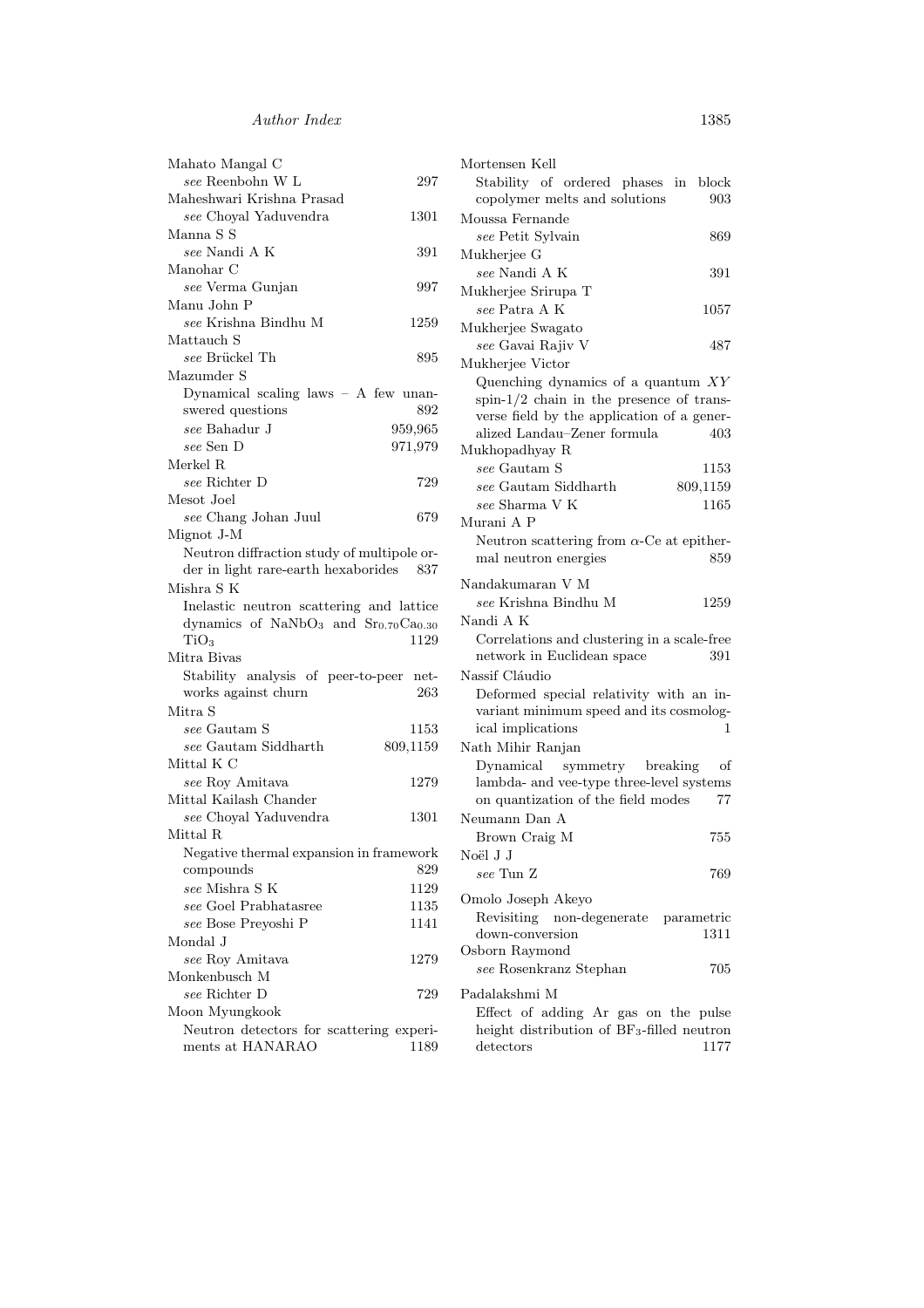| Padalkar K V                                                                                                                                                                   |         |
|--------------------------------------------------------------------------------------------------------------------------------------------------------------------------------|---------|
| Small angle neutron scattering studies<br>of mixed micelles of sodium cumene<br>sulphonate with cetyl trimethylammo-<br>nium bromide and sodium dodecyl sul-<br>$_{\rm plate}$ | 953     |
| Pailhès Stéphane                                                                                                                                                               |         |
| see Petit Sylvain                                                                                                                                                              | 869     |
| Pan Raj Kumar                                                                                                                                                                  |         |
| Modular networks with hierarchical orga-                                                                                                                                       |         |
| nization: The dynamical implications of                                                                                                                                        |         |
| complex structure                                                                                                                                                              | 331     |
| Pandey D                                                                                                                                                                       |         |
| see Mishra S K                                                                                                                                                                 |         |
|                                                                                                                                                                                | 1129    |
| Panicker L                                                                                                                                                                     |         |
| see Gautam Siddharth                                                                                                                                                           | 1159    |
| Panicker Lata                                                                                                                                                                  |         |
| see Sastry P U                                                                                                                                                                 | 929     |
| Panigrahi Prasanta K                                                                                                                                                           |         |
| see Ahalpara Dilip P                                                                                                                                                           | 459     |
| Pappas C                                                                                                                                                                       |         |
| see Pickup R M                                                                                                                                                                 | 901     |
| Parikh Jitendra C                                                                                                                                                              |         |
| see Ahalpara Dilip P                                                                                                                                                           | 459     |
| Pathak N P                                                                                                                                                                     |         |
| Full wave analysis of non-radiative dielec-                                                                                                                                    |         |
| tric waveguide modulator for the deter-                                                                                                                                        |         |
| mination of electrical equivalent circuit                                                                                                                                      |         |
|                                                                                                                                                                                | 65      |
| Patnaik S                                                                                                                                                                      |         |
|                                                                                                                                                                                |         |
| see Tripathy P K                                                                                                                                                               | 1033    |
| Small angle neutron scattering study of                                                                                                                                        |         |
| pore microstructure in ceria compacts                                                                                                                                          |         |
|                                                                                                                                                                                | 1057    |
| see Kaushik S D                                                                                                                                                                | 1335    |
| Patriarca M                                                                                                                                                                    |         |
| see Chakraborti A                                                                                                                                                              | 233     |
| Patwe S J                                                                                                                                                                      |         |
| see Achary S N                                                                                                                                                                 | 935,941 |
| Paul A                                                                                                                                                                         |         |
| see Brückel Th                                                                                                                                                                 | 895     |
| Paul Bikash Chandra                                                                                                                                                            |         |
| Anisotropic Bianchi-I universe                                                                                                                                                 | with    |
| phantom field and cosmological constant                                                                                                                                        |         |
|                                                                                                                                                                                | 1247    |
|                                                                                                                                                                                |         |
| Paul Dilip<br>see Paul Bikash Chandra                                                                                                                                          |         |
|                                                                                                                                                                                | 1247    |
| Paul Manash Kumar                                                                                                                                                              |         |
| Langmuir probe study in the nonresonant                                                                                                                                        |         |
| current drive regime of helicon discharge                                                                                                                                      |         |
|                                                                                                                                                                                | 117     |

| Paulus Werner                                        |      |
|------------------------------------------------------|------|
| see Schober Helmut                                   | 898  |
| Peng Yan-ze                                          |      |
| Travelling wave-like solutions of the                |      |
| Zakharov-Kuznetsov equation with vari-               |      |
| able coefficients                                    | 49   |
| Peruani Fernando                                     |      |
| see Mitra Bivas                                      | 263  |
|                                                      |      |
| Petit Sylvain                                        |      |
| Spin lattice coupling in multiferroic                |      |
| hexagonal YMnO <sub>3</sub>                          | 869  |
| Pickup R M                                           |      |
| Generalized approach to non-exponential              |      |
| relaxation                                           | 901  |
| Pierre J                                             |      |
| see Kouacou M A                                      | 157  |
| Pimpale A V                                          |      |
| see Siruguri V                                       | 1197 |
| Pinsard Loreynne                                     |      |
| see Petit Sylvain                                    | 869  |
| Pintschovius L                                       |      |
|                                                      |      |
| Phonon linewidths in $YNi2B2C$                       | 687  |
| Plazanet Marie                                       |      |
| see Schober Helmut                                   | 898  |
| Porcar L                                             |      |
| see Hamilton W A                                     | 904  |
| Poswal A K                                           |      |
| see Singh Surendra                                   | 1097 |
| Putra E G R                                          |      |
| SMARTer for magnetic structure studies               |      |
|                                                      | 1015 |
|                                                      |      |
| Rachna S                                             |      |
| Impedance analysis of $Bi_{3.25}La_{0.75}Ti_3O_{12}$ |      |
| ferroelectric ceramic                                | 599  |
| Raizada Amita                                        |      |
| see Kumar Santosh                                    | 1353 |
| Raj Baldev                                           |      |
| see Kumar N                                          | 529  |
| Ramanathan S                                         |      |
| $see$ Bahadur J                                      | 965  |
| Rao Mala N                                           |      |
| see Sharma V K                                       | 1165 |
|                                                      |      |
| Rauch H                                              |      |
| Non-classical neutron beams for funda-               |      |
| mental and solid state research                      | 785  |
| Reenbohn W L                                         |      |
| Motional dispersions and ratchet effect in           |      |
| inertial systems                                     | 297  |
| Regnault Louis-Pierre                                |      |
| see Petit Sylvain                                    | 869  |
| Reichardt W                                          |      |
| see Pintschovius L                                   | 687  |
|                                                      |      |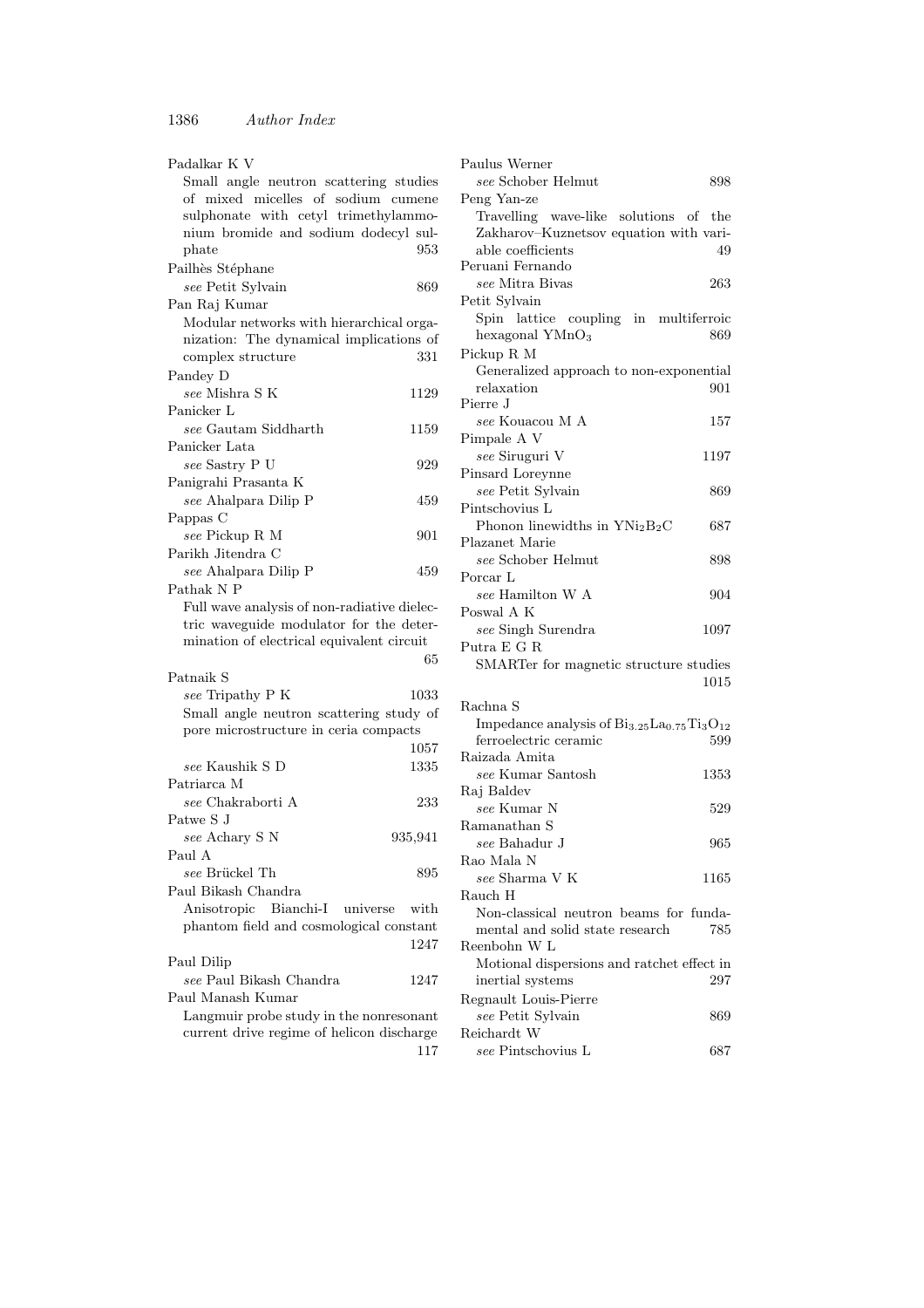| Reznik D                                                        |      |
|-----------------------------------------------------------------|------|
| see Pintschovius L                                              | 687  |
| Rhee J T                                                        |      |
| see Jeon Y J                                                    | 559  |
| Richter D                                                       |      |
| Polymer dynamics from synthetic poly-                           |      |
| mers to proteins                                                | 729  |
| Robert J                                                        |      |
| see Mignot J-M                                                  | 837  |
| Robinson R.A.                                                   |      |
| Progress with OPAL, the new Australian                          |      |
| research reactor                                                | 894  |
| Rosenkranz Stephan                                              |      |
| Corelli: Efficient single crystal diffraction                   |      |
| with elastic discrimination                                     | 705  |
| Roy Amitava                                                     |      |
| RF properties of 700 MHz, $\beta = 0.42$ el-                    |      |
| liptical cavity for high current proton ac-                     |      |
| celeration                                                      | 1279 |
| Roy R<br>$see$ Reenbohn W L                                     |      |
|                                                                 | 297  |
| Rücker U<br>see Brückel Th                                      |      |
|                                                                 | 895  |
| Saha Arnab                                                      |      |
| Dominance of rare events in some prob-                          |      |
| lems in statistical physics                                     | 413  |
| Saha S                                                          |      |
| see Bhattacharya R                                              | 187  |
| Saho Praveen                                                    |      |
| see Lohani Jaya                                                 | 579  |
| Sahoo A                                                         |      |
| Molecular conformation and structural                           |      |
| correlations<br>of liquid D-1-propanol                          |      |
| through neutron diffraction                                     | 133  |
| Saikia Banashree                                                |      |
| Effect of normal processes on thermal                           |      |
| conductivity of germanium, silicon and                          |      |
| diamond                                                         | 143  |
| Saikia S                                                        |      |
| see Reenbohn W L                                                | 297  |
| Sain Anirban                                                    |      |
| see Ghosh Biplab                                                | 307  |
| Sain Anriban                                                    |      |
| see Ghosh Surya Kanta                                           | 385  |
| Salach Jacek                                                    |      |
| see Szewczyk Roman                                              | 591  |
| Salti Mustafa                                                   |      |
| see Aydogdu Oktay                                               | 1368 |
| Samineni Prathyush                                              |      |
| Coded nanoscale self-assembly                                   | 1345 |
| Santhosh Kumar S                                                |      |
| Level density and shape changes in ex-<br>cited sd shell nuceli |      |
|                                                                 | 175  |

| Santra S B                                       |         |
|--------------------------------------------------|---------|
| see Agrawal Manish                               | 359     |
| Sapoval B                                        |         |
| see Filoche M                                    | 245     |
| Sarkar S                                         |         |
| see Sahoo A                                      | 133     |
| Sarkar Nirmal Kumar                              |         |
| see Choudhury Joydeep                            | 439     |
| Sarma J K                                        |         |
| see Jamil U                                      | 509     |
| Sastry P U                                       |         |
| Structural behaviour of AgNO <sub>3</sub> at low |         |
| temperatures by neutron diffraction              | 929     |
| see Tripathy P K                                 | 1033    |
| see Patra A K                                    | 1057    |
| Small angle neutron scattering                   | and     |
| small angle X-ray scattering studies of          |         |
| platinum-loaded carbon foams                     | 1075    |
| Sathiyamoorthy D                                 |         |
| see Sen D                                        | 971     |
| Schober Helmut                                   |         |
|                                                  |         |
| Dynamic instability at the origin of oxy-        |         |
| gen ion conduction in solid oxides at am-        |         |
| bient temperature                                | 898     |
| Selam C                                          |         |
| see Unlu S                                       | 521     |
| Sen Asoke Kumar                                  |         |
| see Nath Mihir Ranjan                            | 77      |
| Sen D                                            |         |
| see Mukherjee Victor                             | 403     |
| see Bahadur J                                    | 959,965 |
| Morphology of carbon nanotubes pre-              |         |
| pared via chemical vapor deposition tech-        |         |
| nique using acetylene: A small angle neu-        |         |
| tron scattering investigation                    | 971     |
| Investigation on pore structure                  | and     |
| small-scale agglomeration behaviour in           |         |
| liquid phase sintered SiC using small an-        |         |
| gle neutron scattering                           | 979     |
| Sen Parongama                                    |         |
| Realistic searches on stretched exponen-         |         |
| tial networks                                    |         |
| Sen Surajit                                      | 313     |
|                                                  |         |
| see Nath Mihir Ranjan                            | 77      |
| Sera M                                           |         |
| see Mignot J-M                                   | 837     |
| Seshadri S                                       |         |
| see Gunasekaran S                                | 1291    |
| Shaikh A M                                       |         |
| Development of neutron detectors and             |         |
| neutron radiography at Bhabha Atomic             |         |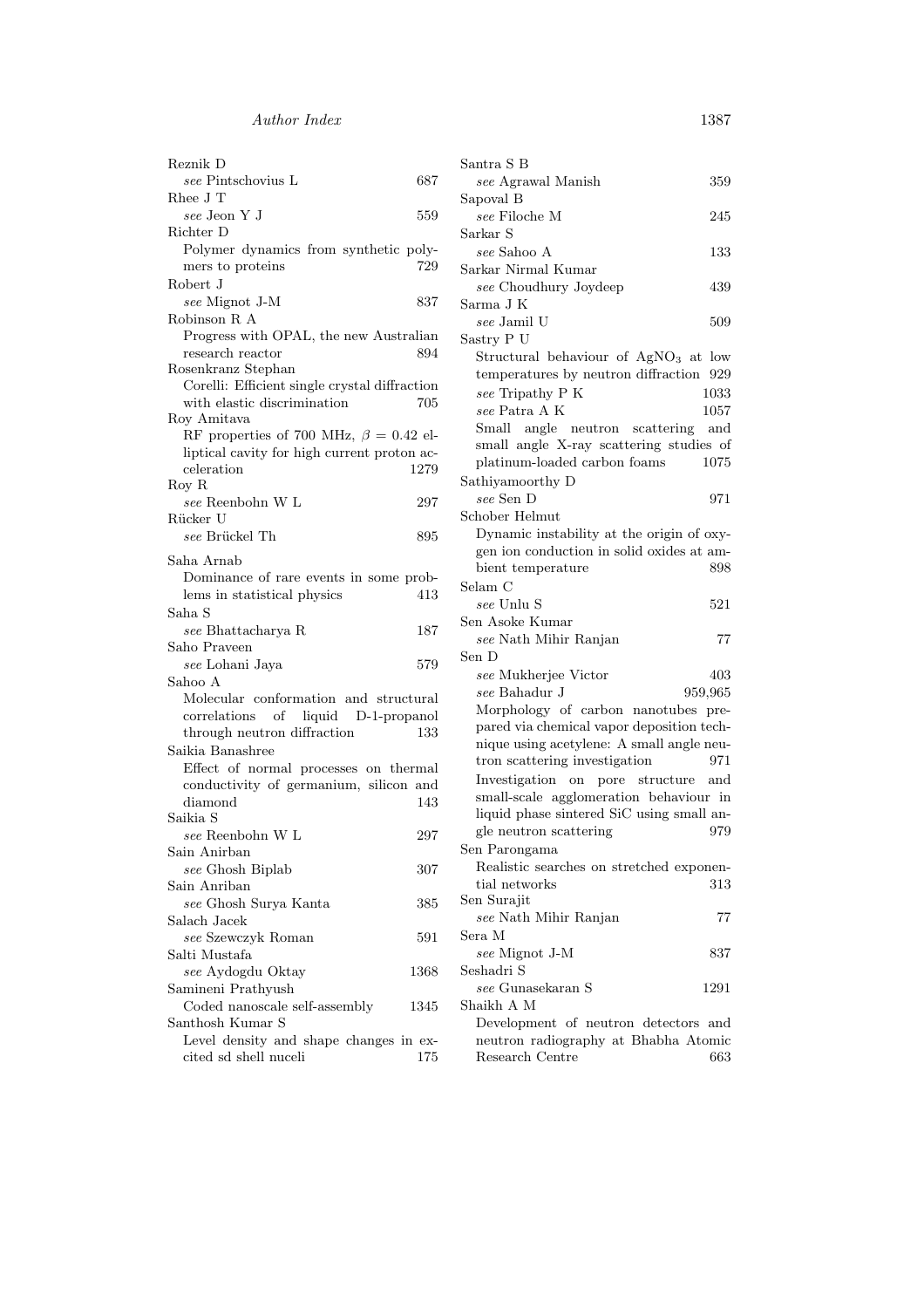| see Padalakshmi M<br>see Desai S S                            | 1177<br>1183 |
|---------------------------------------------------------------|--------------|
| Sharma V K                                                    |              |
| Rotational dynamics of propylene inside<br>Na-Y zeolite cages | 1165         |
| Shinde A B                                                    |              |
| see Sastry P U                                                | 929          |
| see Achary S N                                                | 935,941      |
| Shinde S V                                                    |              |
| see Chandra S                                                 | 23           |
| Shinde Satyam                                                 |              |
| Lattice dynamics of ferromagnetic super-                      |              |
| conductor UGe <sub>2</sub>                                    | 1147         |
| Shoesmith D W                                                 |              |
| see Tun Z                                                     | 769          |
| Shukla Prabodh                                                |              |
| Dynamics of bootstrap percolation                             | 319          |
| Shukla R                                                      |              |
| see Bahadur J                                                 |              |
| Singh A R                                                     | 959          |
| Conformational properties of polymers                         |              |
|                                                               | 283          |
|                                                               |              |
| Singh C P                                                     |              |
| Bulk viscous cosmology in early Universe                      |              |
|                                                               | 33           |
| Singh M                                                       |              |
| see Gour Atul                                                 | 181          |
| Singh Puyam S                                                 |              |
| Probing polymer nanocomposite mor-                            |              |
| phology by small angle neutron scatter-                       |              |
| ing                                                           | 947          |
| Singh R K                                                     |              |
| see Gour Atul                                                 | 181          |
| Singh Sadhana                                                 |              |
| see Gour Atul                                                 | 181          |
| Singh Sher                                                    |              |
| see Jain Anil                                                 | 923          |
| Singh Surendra                                                |              |
| Structure and magnetism of Ni/Ti multi-                       |              |
| layers on annealing                                           | 1091         |
| Scattering length density profile of Ni                       |              |
| film under controlled corrosion: A study                      |              |
| in neutron reflectometry                                      | 1097         |
| Magnetic depth profiling of Fe/Au multi-                      |              |
| layer using neutron reflectometry                             | 1103         |
| Singh T                                                       |              |
| Bianchi Type-I Universe with wet dark                         |              |
| fluid                                                         | 447          |
| $\mathop{\rm Sinha}\nolimits$ P K                             |              |
| see Sen D                                                     | 979          |
| Sinha Sitabhra                                                |              |
| see Pan Raj Kumar                                             | 331          |
|                                                               |              |

| Sinha Somdatta                                                          |      |
|-------------------------------------------------------------------------|------|
| see Barah Pankaj                                                        | 369  |
| see Suguna C                                                            | 423  |
| Sinha Sunil K                                                           |      |
| see Blackburn Elizabeth                                                 | 673  |
| Siruguri V                                                              |      |
| A high resolution powder diffractometer                                 |      |
| using focusing optics                                                   | 1197 |
| Stella Attilio L                                                        |      |
| Role of scaling in the statistical modelling                            |      |
| of finance                                                              | 341  |
| Steigenberger Uschi                                                     |      |
| ISIS Facility - Past achievements and fu-                               |      |
| ture prospects                                                          | 889  |
| Steiner Michael                                                         |      |
| Perspectives of extreme sample environ-                                 |      |
| ment in neutron scattering and conse-                                   |      |
| quences for instrumentation                                             | 893  |
| Stockert O                                                              |      |
| see Pintschovius L                                                      | 687  |
| Strobl Markus                                                           |      |
| see Abbas Sohrab                                                        | 1109 |
| see Wagh Apoorva G                                                      | 1171 |
| Suguna C                                                                |      |
|                                                                         |      |
| Synchronization in multicell systems ex-<br>hibiting dynamic plasticity | 423  |
|                                                                         |      |
| Suresh Kumar M R                                                        |      |
| see Jayarama A                                                          | 905  |
| Swaminathan Rajaram                                                     |      |
| see Agrawal Manish                                                      | 359  |
| Syambabu M                                                              |      |
| see Sen D                                                               | 979  |
| Szewczyk Roman                                                          |      |
| The temperature dependence of the mag-                                  |      |
| netoelastic characteristics of cores for                                |      |
| force sensors utilizing $Fe_{70}Ni_8Si_{10}B_{12}$                      |      |
| amorphous alloy                                                         | 591  |
| Tarhan I                                                                |      |
| see Aygün S                                                             | 1367 |
| Teixeria José                                                           |      |
| Dynamics of hydrogen bonds in water                                     |      |
| and consequences for the unusual behav-                                 |      |
| iour of supercooled water                                               | 761  |
| Proffen Th                                                              |      |
| Total neutron scattering: The key to the                                |      |
| local and medium range structure of com-                                |      |
| plex materials                                                          | 713  |
| Thakare S <sub>V</sub>                                                  |      |
| $see$ Katore S D                                                        | 15   |
|                                                                         |      |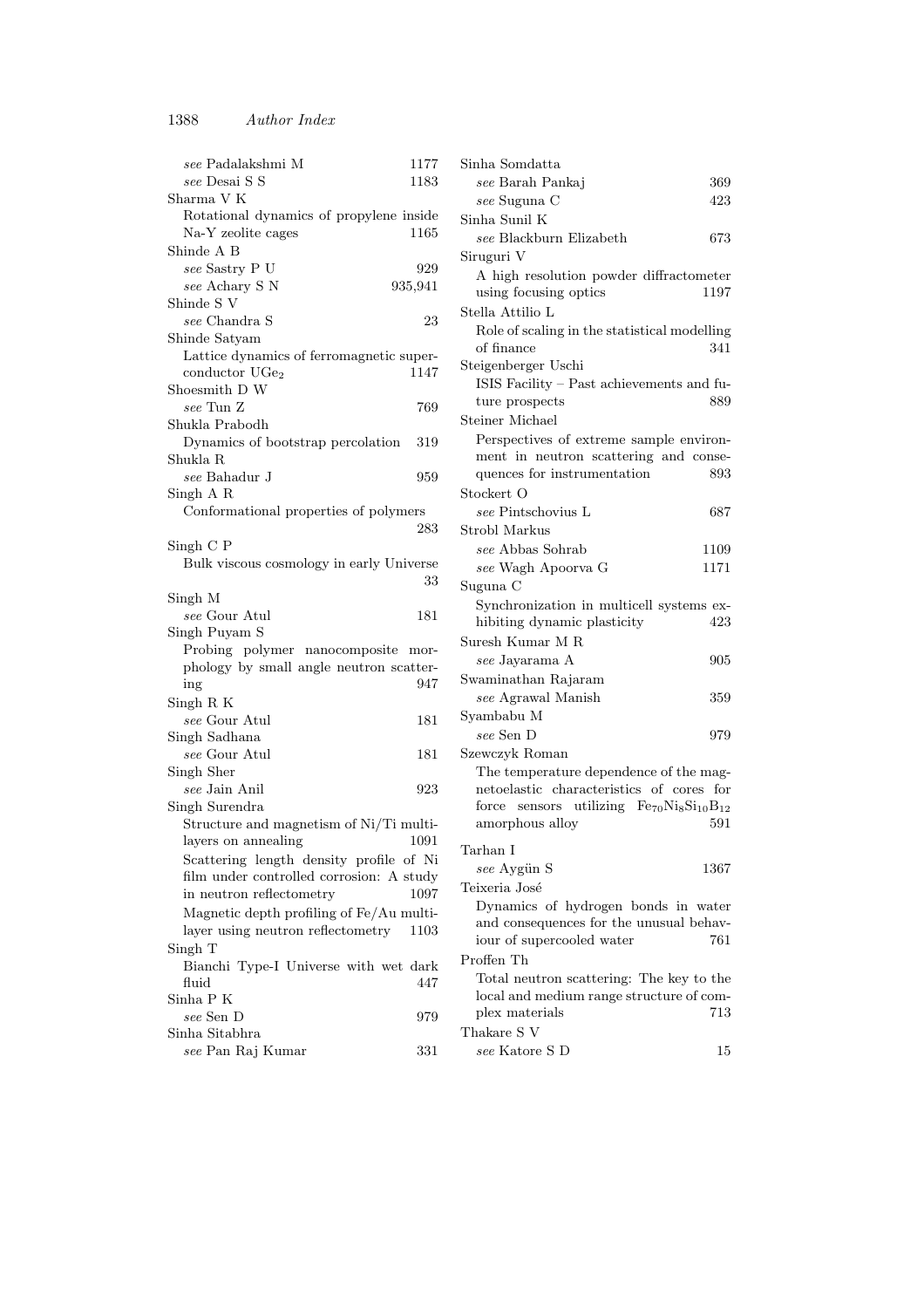| Tomkinson J                                                                                                                                                                               |          |
|-------------------------------------------------------------------------------------------------------------------------------------------------------------------------------------------|----------|
| Analysis of inelastic neutron scattering                                                                                                                                                  |          |
| results on model compounds of the nitro-                                                                                                                                                  |          |
| geneous bases of the nucleotides                                                                                                                                                          | 745      |
| Treimer W                                                                                                                                                                                 |          |
| Advances in neutron tomography                                                                                                                                                            | 891      |
| Treimer Wolfgang                                                                                                                                                                          |          |
| see Abbas Sohrab                                                                                                                                                                          | 1109     |
| see Wagh Apoorva G                                                                                                                                                                        | 1171     |
| Tripathi A K                                                                                                                                                                              |          |
| see Gautam S                                                                                                                                                                              | 1153     |
| see Sharma V K                                                                                                                                                                            | 1165     |
| Tripathy P K                                                                                                                                                                              |          |
| Studies on pore morphology of titanium                                                                                                                                                    |          |
| and its oxide by small angle neutron scat-                                                                                                                                                |          |
| tering                                                                                                                                                                                    | 1033     |
|                                                                                                                                                                                           |          |
| Tun Z                                                                                                                                                                                     |          |
| Anodic oxide growth on Zr in neutral                                                                                                                                                      |          |
| aqueous solution                                                                                                                                                                          | 769      |
| Tyagi A K                                                                                                                                                                                 |          |
| see Kumar N                                                                                                                                                                               | 529      |
| see Achary S N                                                                                                                                                                            | 935,941  |
| see Bahadur J                                                                                                                                                                             | 959      |
| see Patra A K                                                                                                                                                                             | 1057     |
| see Goel Prabhatasree                                                                                                                                                                     | 1135     |
| Unlu S<br>The investigation of the $2\nu\beta\beta$ decay by<br>Pyatov method within quasi-particle ran-<br>dom phase approximation formalism 521<br>Upadhyay R V<br>see Acharya Prashant | $1069\,$ |
| Varade D                                                                                                                                                                                  |          |
| see Kuperkar K                                                                                                                                                                            | $1003\,$ |
| see Ghosh G                                                                                                                                                                               | 1063     |
| Vavrin R                                                                                                                                                                                  |          |
| $see$ Chodankar $\mathcal S$                                                                                                                                                              | 1021     |
| see Aswal V K                                                                                                                                                                             | 877,1051 |
| Verma Amit                                                                                                                                                                                |          |
| see Ahalpara Dilip P                                                                                                                                                                      | 459      |
| Verma G                                                                                                                                                                                   |          |
| see Kuperkar K                                                                                                                                                                            | $1003\,$ |
| Verma Gunjan                                                                                                                                                                              |          |
| see Bhattacharjee Jayita                                                                                                                                                                  | 991      |
| Tuning intermicellar potential of Triton                                                                                                                                                  |          |
| X-100-anthranilic acid mixed micelles                                                                                                                                                     |          |
|                                                                                                                                                                                           | 997      |
| Vettier C                                                                                                                                                                                 |          |
| see Carlile C J                                                                                                                                                                           | 890      |
| Voigt J                                                                                                                                                                                   |          |
| see Brückel Th                                                                                                                                                                            | 895      |
|                                                                                                                                                                                           |          |

| Wagh A G                                                                                          |               |
|---------------------------------------------------------------------------------------------------|---------------|
| see Chodankar S                                                                                   | 1021          |
| see Aswal V K                                                                                     | 877,1045,1051 |
| see Sastry P U                                                                                    | 1075          |
| Wagh Apoorva G                                                                                    |               |
| In the wonderland of ultra-parallel neu-<br>tron beams                                            | 797           |
| see Abbas Sohrab                                                                                  | 1109,1115     |
| Bragg prism monochromator and                                                                     |               |
| analyser for super ultra-small angle neu-                                                         |               |
| tron scattering studies                                                                           | 1171          |
| Wagner Richard                                                                                    |               |
| Scientific horizons at the Institut Laue-                                                         |               |
| Langevin                                                                                          | 888           |
| Wang Bing-Hong                                                                                    |               |
| Routing strategies in traffic network and<br>phase transition in network traffic flow             |               |
|                                                                                                   | 353           |
| Wang Wen-Xu                                                                                       |               |
| see Wang Bing-Hong                                                                                | 353           |
| Wang X F                                                                                          |               |
| see Wei L H                                                                                       | 167           |
| Warr G G                                                                                          |               |
| see Hamilton W A                                                                                  | 904           |
| Weber F                                                                                           |               |
| see Pintschovius L                                                                                | 687           |
| Wei L H                                                                                           |               |
| Investigation on the local structure and $g$<br>factors for the interstitial $Ti^{3+}$ in $TiO_2$ |               |
|                                                                                                   | 167           |
| Wen-Chen Zheng                                                                                    |               |
| see Wen-Lin Feng                                                                                  | 573           |
| Wen-Lin Feng<br>Studies of the defect structure from the                                          |               |
| calculations of optical and electron para-                                                        |               |
| magnetic resonance spectra for $Ni^{2+}$ cen-                                                     |               |
| tre in $\alpha$ -LiIO <sub>3</sub> crystal                                                        | 573           |
| Wildes A                                                                                          |               |
| see Gupta Mukul                                                                                   | 1085          |
| Wu S $\mathbf Y$                                                                                  |               |
| see Wei L H                                                                                       | 167           |
|                                                                                                   |               |
| Xian-Lin Yang                                                                                     |               |
| Exact solutions to the generalized Lien-                                                          |               |
| ard equation and its applications                                                                 | 1231          |
| Yethiraj M                                                                                        |               |
| Changes in the excitations related to the                                                         |               |
| superconducting transition in $V_3Si$                                                             | 902           |
| Yusuf S M                                                                                         |               |
| Magnetic correlations in oxides:                                                                  | Neu-          |
| tron diffraction and neutron depolariza-                                                          |               |
| tion study                                                                                        | 695           |